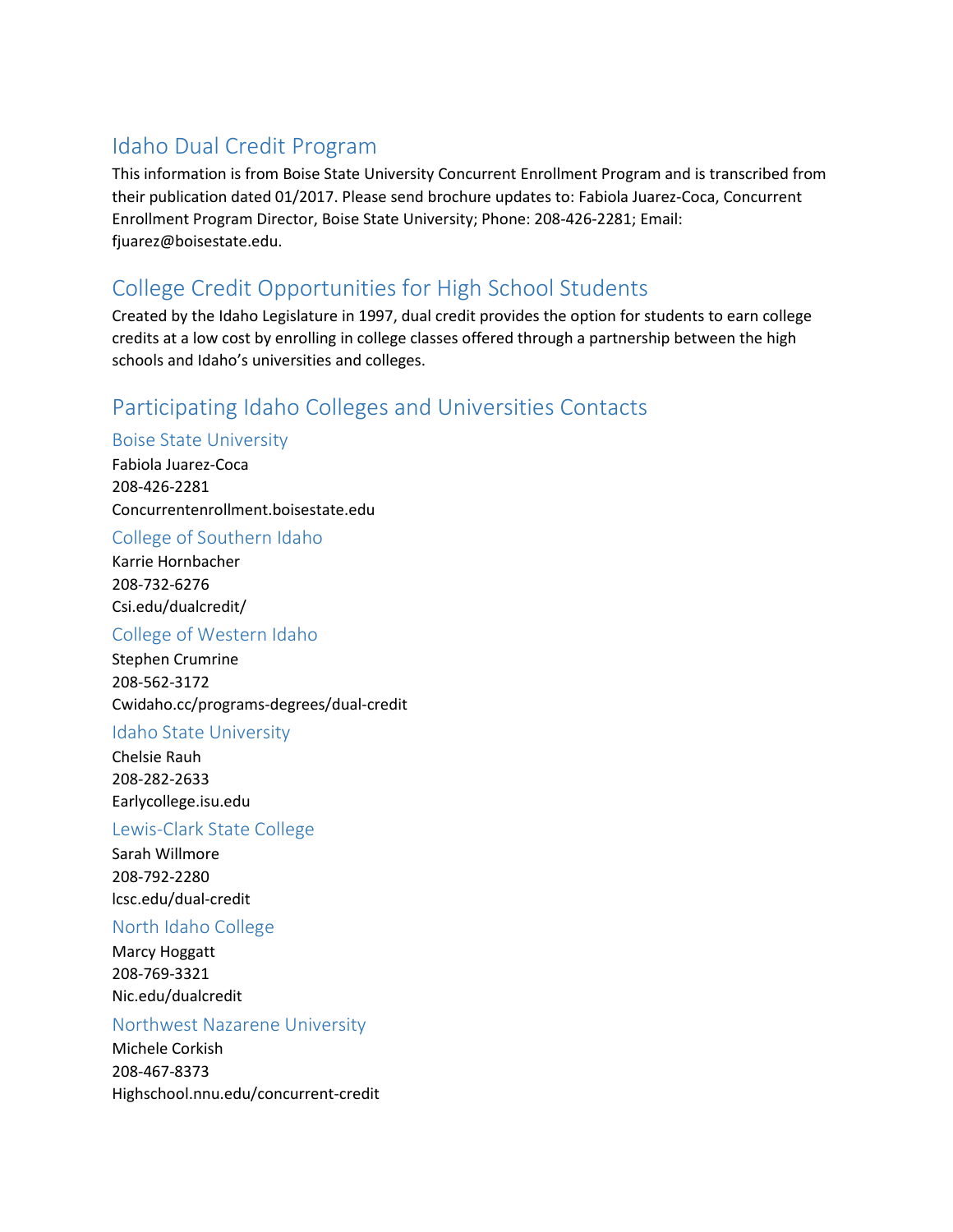### University of Idaho

Linda Gollberg 208-885-4074 Dualcredit.uidaho.edu

# Dual Credit Opportunities Defined

#### Concurrent Enrollment/Dual Credit

is a collaborative partnership between Idaho's colleges/universities and high schools to provide college courses for high school students. The high school instructors are pre-approved by the college/university academic departments to deliver the college-level courses. This program provides an opportunity for high school students to receive both high school and college credits. Students receive a letter grade based on work completed which will be reflected on a college transcript. Most universities allow the high school students access to their institutional library for research, a student ID card, and access to events on campus.

Students are also able to take classes on-line, via distance education, as well as on the college/university campus.

#### Advanced Placement College Board (AP)

Provides college credit based on the performance on a cumulative exam administered in May. For exam scores of 3, 4, or 5 some universities award credit or waive a specific course. For some courses with labs, the lecture portion is all a college can accept. For AP courses, no course grade or transcript is generated. Credit for AP exams will be recorded on a transcript, with a grade of "Pass". AP exams cannot be used to repeat a class already completed.

#### International Baccalaureate (IB)

Is a course of study that leads to culminating exams for highly motivated high school students. Only High Level (HL) exams will receive college-level credit, with a minimum score of 4, 5, 6 or 7 is required to receive credit.

Students are encouraged to contact the college/university of their choice to request information about credit transferability. Credit for IB exams will be recorded on a transcript, with a grade of "Pass". IB exams cannot be used to repeat a class already completed.

### Career & Technical Education (CTE)

Is the fourth option that links approved technical and academic high school courses to certificate and degree programs at the postsecondary level. All high school Career & Technical Education courses are articulate courses, high school courses that contain the same content as an equivalent college course, for which a select postsecondary institution has agreed to award college credit. Students are strongly encouraged to contact the college of their choice to check on how Career & Technical Education credits transfer.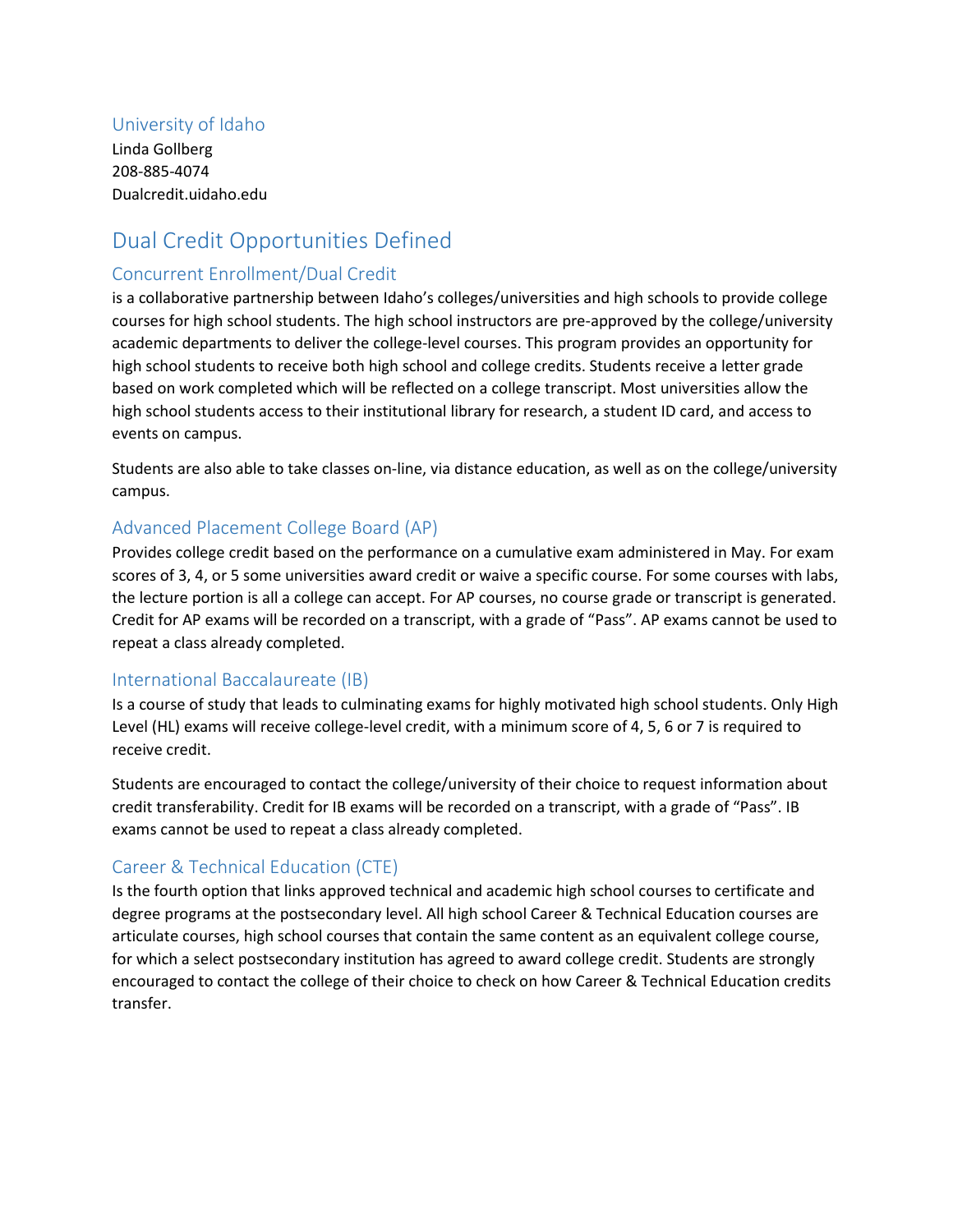## Important Facts

### Fast Forward Program – Advanced Opportunities

Through the Fast Forward program, students in grades 7-12 who attend public school have an allocation of \$4,125.00 to pay for dual credits, overload courses, and various college-credit bearing and professional technical exams. For more information on the Fast Forward program, visit sde.idaho.gov/student-engagement/advanced-ops.

#### Cost

For dual credit courses offered at the high school campus, the statewide cost is \$65 per credit. Costs may vary from year to year. While students are part of the dual credit program they have access to university academic resources available in person and online.

## Transferability of credits

Dual Credit courses are accepted by all Idaho institutions of higher education and most institutions outside the state. Students are encouraged to set up advising appointments with the institution of their choice to learn about the transferability of credits and how they apply to their chosen major. To request official transcript information go to the individual institution's web site.

## Registration Process for Dual Credit Courses

Registration takes place in the fall and spring semesters for dual credit courses. The students are enrolled in the classes using the high school's calendar. Students taking classes on the institution's campus or via distance learning follow the application process for each college/university. Visit their web site for more information.

### Idaho College Admission Core

Below is a list of the recommended classes a high school student should complete while in high school to help them prepare for the rigors of college. Many of these courses can be taken for both high school and college credit while a student is in high school.

| Subject Area           | Semesters | Courses                  | Restrictions         |
|------------------------|-----------|--------------------------|----------------------|
| English                | 8         | Composition, Literature  | None                 |
| Social Science         | 5         | American Government      | None                 |
|                        |           | (state & local),         |                      |
|                        |           | Geography, U.S.          |                      |
|                        |           | History, World History,  |                      |
|                        |           | Economics, Philosophy,   |                      |
|                        |           | Psychology, Sociology    |                      |
| <b>Mathematics</b>     | 6         | Applied Math 1,          | At least 4 semesters |
|                        |           | Applied Math 2,          | must be taken in     |
|                        |           | Algebra 1, Algebra 2,    | Grades 10 through 12 |
|                        |           | Geometry, Analytic       |                      |
|                        |           | Geometry, Calculus,      |                      |
|                        |           | Statistics, Trigonometry |                      |
| <b>Natural Science</b> | 6         | Anatomy, Biology,        | Selected applied     |
|                        |           | Chemistry, Earth         | science courses may  |
|                        |           | Science, Geology,        | count for up to 2    |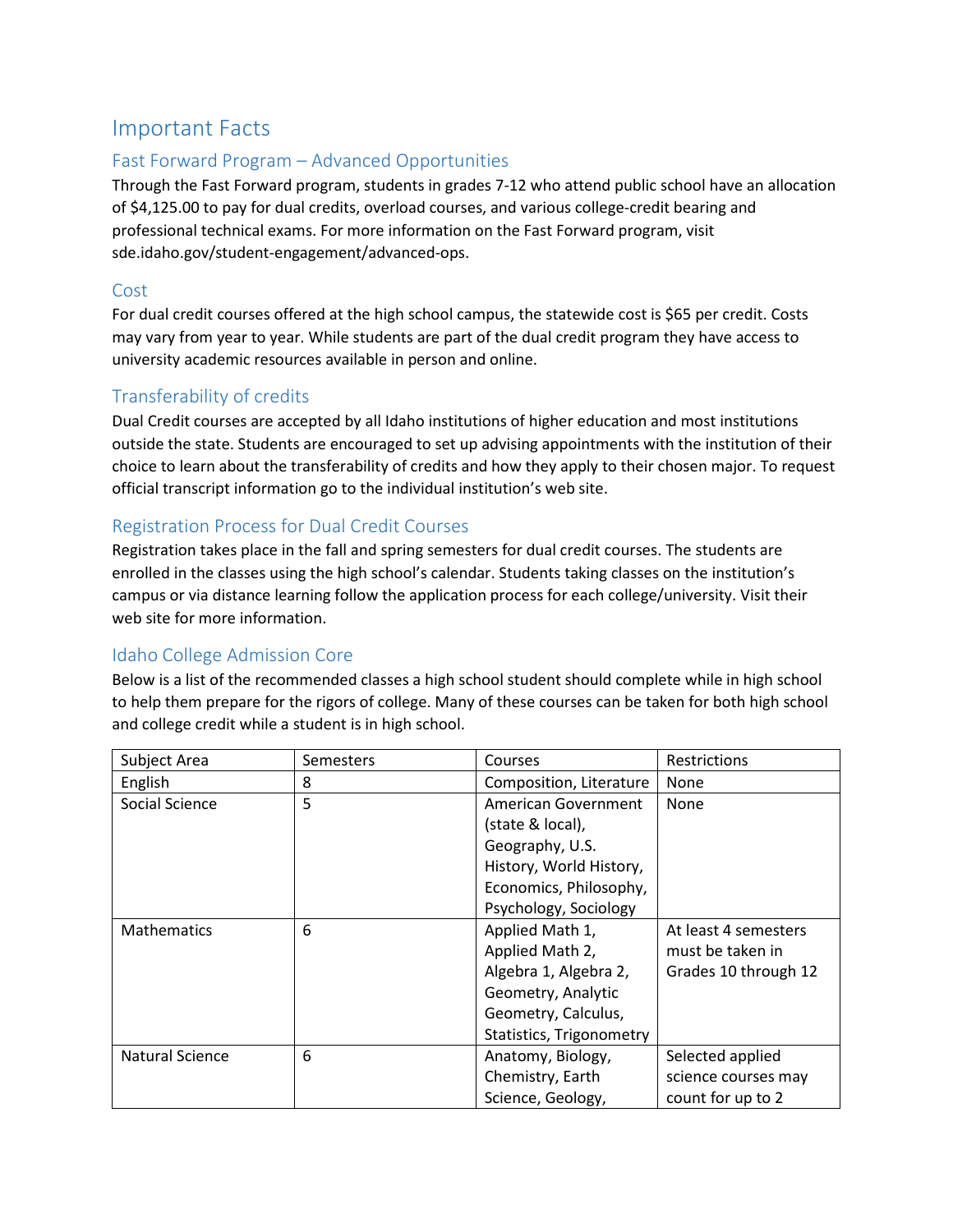| Subject Area         | Semesters     | Courses                       | <b>Restrictions</b>     |
|----------------------|---------------|-------------------------------|-------------------------|
|                      |               | Physiology, Physical          | semesters. At least 2   |
|                      |               | Science, Physics,             | semesters must be for   |
|                      |               | Zoology                       | courses which include a |
|                      |               |                               | laboratory science      |
|                      |               |                               | experience              |
| Humanities/Foreign   | $\mathcal{P}$ | Literature, History,          | None                    |
| Language             |               | Philosophy, Foreign           |                         |
|                      |               | Language, and related         |                         |
|                      |               | study of 2 semesters or       |                         |
|                      |               | more of the traditional       |                         |
|                      |               | humanities disciplines.       |                         |
| <b>Other College</b> | 3             | Speech,                       | Up to 2 semesters of    |
| Preparation          |               | <b>Studio/Performing Arts</b> | approved vocational     |
|                      |               | (Art, Dance, Drama,           | courses may apply;      |
|                      |               | Music), additional            | consult your high       |
|                      |               | Foreign Language              | school counselor.       |

# Program Benefits

- Increases enthusiasm and motivation among students and teachers
- Brings college/university faculty and high school teachers together to share methods, ideas and experiences that benefit the students
- Enhances ability and skills to do college work and aids students in gaining confidence for college success
- Provides high school students the opportunity to experience the rigor and intellectual challenge of college classes and earn transferable college credits while still in high school

# Students and Teachers Say…

"High achievers in high school need to be challenged beyond what is 'good enough' to make the grade. When they are expected to write and think like college students, their attitude changes. No longer are they cruising through high school. They're reaching for excellence, and they've got the credits to show for it." Melinda Garcia, IDLA High School and Middleton High School, English 101 Dual Credit Instructor

"Dual credit classes were very beneficial because I was able to get ahead in my major by taking other classes. It was nice starting college with three classes already out of the way." Taylor McConnell, Lewiston High School, Education student

"Taking dual credit classes benefits me greatly because it has helped me start my college career early. It also gives me a glance at the college curriculum, so I know what to expect next year." Caitlyn Robbins, Pocatello High School, English 101 student

Idaho Dual Credit Partnerships are a collaborative effort between colleges, universities, and school districts.